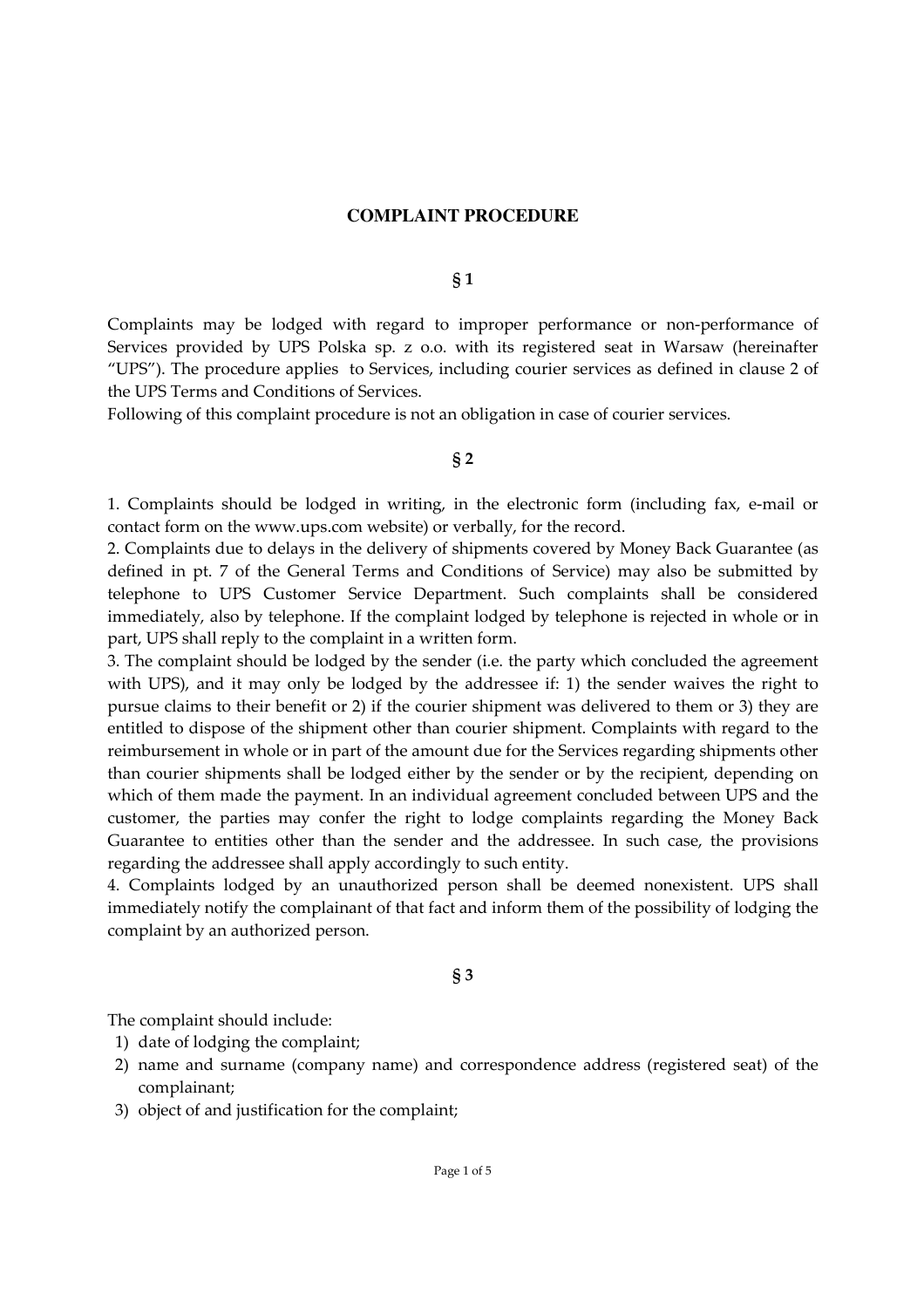4) amount of the claim (separately for each proof of drop-off), unless the complainant does not seek compensation for the damage, and documentation confirming the amount of the loss sustained - with the ecxeption of the situations where the complaint regards exclusively the reimbursement of service charges within the framework of the Money Back Guarantee;

5) date and place of shipment drop-off;

6) courier shipment number;

7) list of documents enclosed;

8) signature of the person entitled to lodge the complaint in case of a complaint lodged in a paper form or data identifying the addressee in case of a complaint lodged in another form.

# **§ 4**

1. The following should be enclosed with the complaint, in accordance with the object of the claim:

1) documents regarding the conclusion of the agreement (in particular a proof of drop-off, a copy of the invoice in case of a cash payment); 2) other documents regarding the kind and the amount of the claim;

2. If the complaint regards a courier shipment, apart from the documents specified in section 1, the following should also be enclosed:

- 1) declaration of the sender if they waive their right to pursue claims in favor of the addressee of the courier shipment;
- 2) copy of the protocol drafted by UPS directly after the acceptance of the courier shipment in case of damage to shipment or depletion of its contents – if the courier shipment is accepted by the addressee, or

declaration of the person accepting the courier shipment regarding the depletion or damage discovered in the courier shipment, submitted directly upon the acceptance of the shipment;

- 3) declaration regarding the discovery of unapparent depletion or damage to the courier shipment, submitted within the 7 days from the acceptance of the shipment , together with evidence confirming that the depletion or damage to the shipment occurred during the period between the acceptance of the shipment by UPS for the provision of the service and its delivery to the addressee;
- 4) specification of the circumstances confirming the drop-off or delivery of the courier shipment and indication of relevant evidence.

3. UPS is entitled to request enclosing the shipment packaging to a complaint submitted in the written form.

4. Documents indicated in section 1 pt. 1 and section 2 pts. 1 and 2 should be submitted in the original versions or in copies authenticated by UPS – in case of complaints lodged in the paper form and in copies - in case of complaints lodged in another form. Other documents may be submitted in copies. For the sake of proper consideration of the complaint, UPS may at any time request a handover of the original versions of said documents or of their certified copies.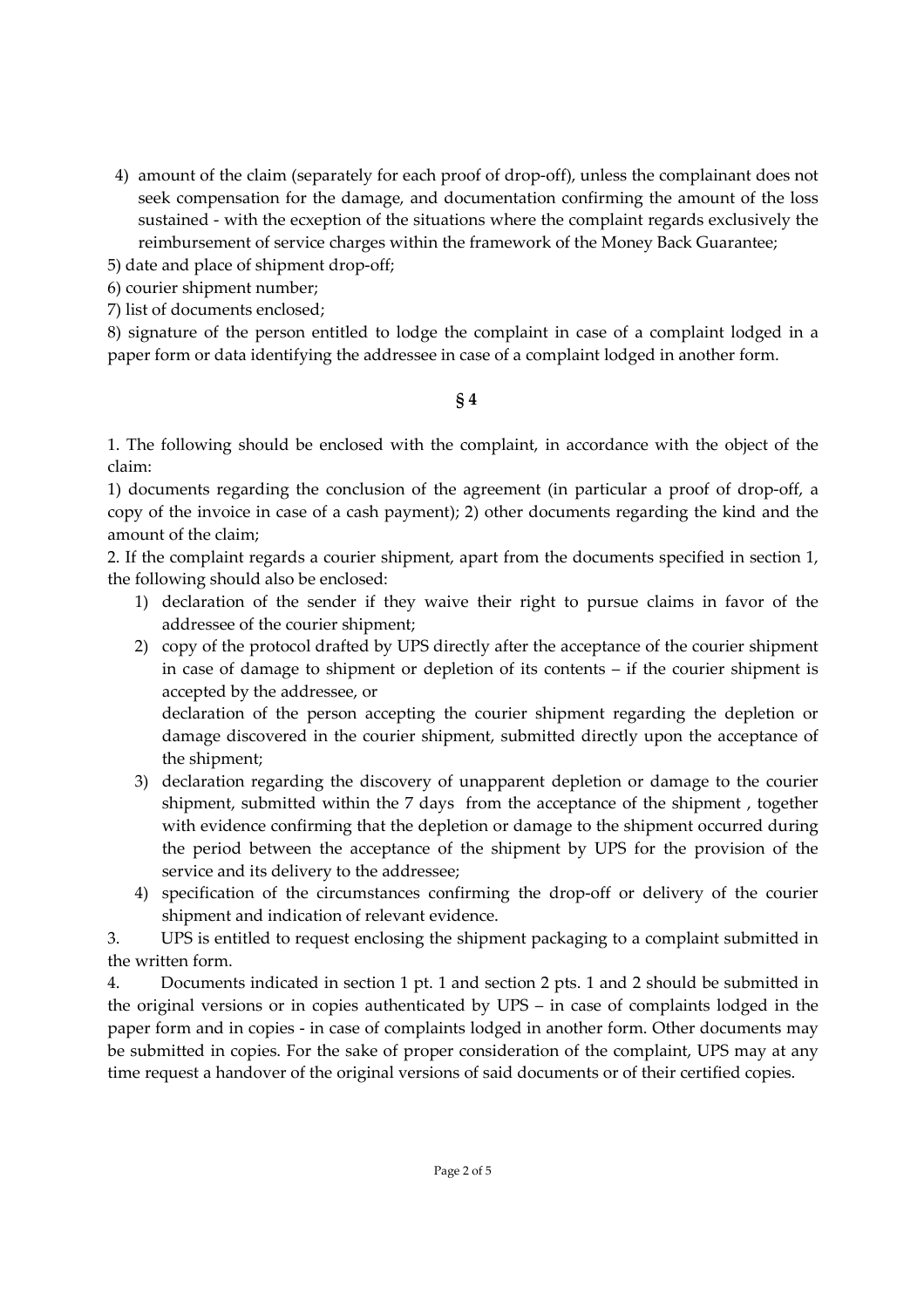Complaints may be submitted to the address of the registered seat of UPS Polska Sp. z o.o., at ul. Prądzyńskiego 1/3, 01-222 Warszawa or of the registered seats of local branches of UPS in Poland, to e-mail addresses: **dipl@ups.com** (complaint regarding loss or damage), **custsvcplpl@ups.com** (complaint regarding delay in delivery) and the complaints covered by the Money Back Guarantee - by telephone at:

 +48-22-534-00-00 or by fax at: +48-22-534-08-01 and billingpoland@ups.com (financial complaints).

## **§ 6**

UPS shall consider the complaint promptly. The deadline for reply to a duly drawn up complaint, containing all the required documents, may not exceed 30 days of the date of reception of such complaint with regard to domestic shipments (the deadline is deemed observed if the reply to the complaint is dispatched within the deadline).

## **§ 7**

If the complaint lodged fails to satisfy the conditions specified in § 3 or § 4, UPS shall call the complainant to correct the defects within:

- 1) 7 days of the reception of the notice in case of courier shipment and instruct the complainant that in case of a failure to correct the defects within the deadline, the complaint shall not be considered; the above deadline shall not be included in the deadline for complaint consideration ,I or
- 2) 14 days in case of other shipments and instruct the complainant that the date of reception of completed complaint by UPS shall be deemed the date of lodging the complaint.

#### **§ 8**

The reply to the complaint given by UPS shall include:

- 1) the name and the registered seat of UPS Polska sp. z o.o.;
- 2) the specification of the legal basis and information concerning recognition or nonrecognition of the complaint;
- 3) the substantive justification (factual and legal) and indication of the legal basis for nonrecognition of the complaint (in whole or in part), including the reasons for withholding the shipments if the complaint regards shipments withheld due to justified suspicion that they constitute an object of a crime or that their contents pose a threat to people or to the environment;
- 4) in case of awarding damages the amount awarded and information on the mode and date of its payment;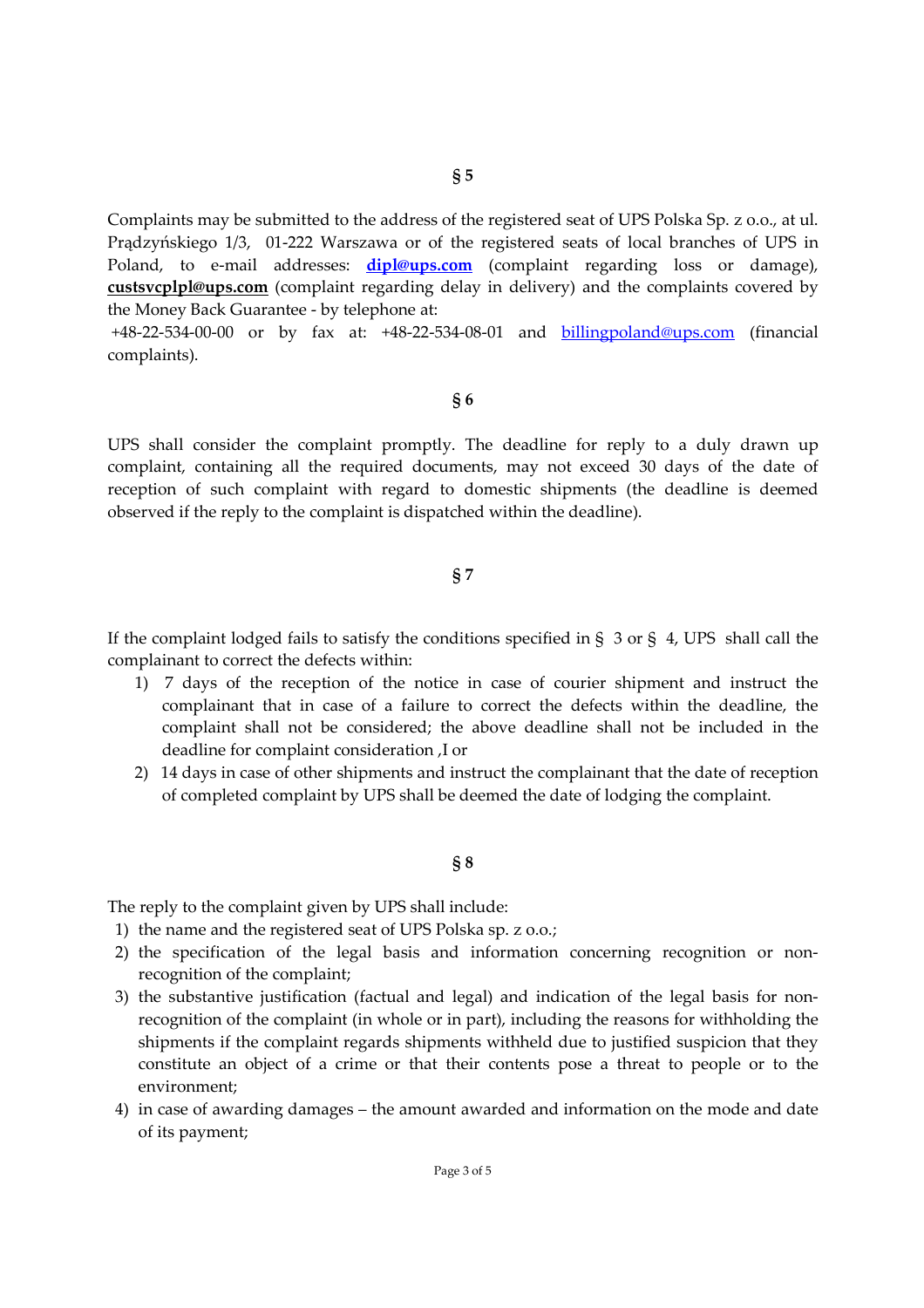- 5) in case of reimbursement of the amount due the specification of the amount and information on the mode and date of its payment;
- 6) the notice of the right to appeal against the decision issued (including indication of the address to which the appeal is to be submitted) or to lodge a claim to the territorially competent court and in case of courier shipments, also of the possibility to pursue claims through arbitration proceedings before the President of the Office of Electronic Communications or before the permanent Consumer Arbitration Court of the President of the Office of Electronic Communications.
- 7) the signature of an authorized UPS employee in case of reply in a paper version and data identifying the UPS employee authorized to reply to a complaint, including their position.

## **§ 9**

In case of refusal to acknowledge a complaint regarding domestic courier shipments in whole or in part, the complainant may appeal to UPS within 14 days of its delivery. UPS shall consider such appeal promptly and inform the complainant of the outcome of its consideration within 30 days of the date of reception of the appeal. The provisions of  $\S$  8 pt. 1) – 5) and 7) shall apply accordingly. Information regarding the outcome of consideration of the appeal should also include notice of exhaustion of the complaint procedure and of the right to seek compensation in court proceedings or in arbitration proceedings before the President of the Office of Electronic Communications or before the permanent Consumer Arbitration Court of the President of the Office of Electronic Communications.

## **§ 10**

Lodging a complaint or an appeal as specified in § 9 by electronic means (including by fax or by telephone) with an indication of the complainant's e-mail, address implies the complainant's consent to communicate with UPS by electronic means, including the reception of notices and replies to complaint, as well as replies to the appeal as specified in § 9, from UPS by electronic means.

## **§ 11**

If UPS is liable under the Postal Law, UPS liability for improper performance or nonperformance of courier services will not exceed:

- 1) for loss, partial loss or damage to a courier shipment which is not shipment with correspondence – the ordinary value of lost or damaged shipment,
- 2) for loss, partial loss or damage to a courier shipment with declared value the amount demanded by the shipper but not exceeding the declared value of the courier shipment,
- 3) for loss of a courier shipment which is a shipment with correspondence the amount of tenfold value of the fee for courier service but not lower than fiftyfold value of the fee for a registered letter as stipulated in the price list of universal postal services,